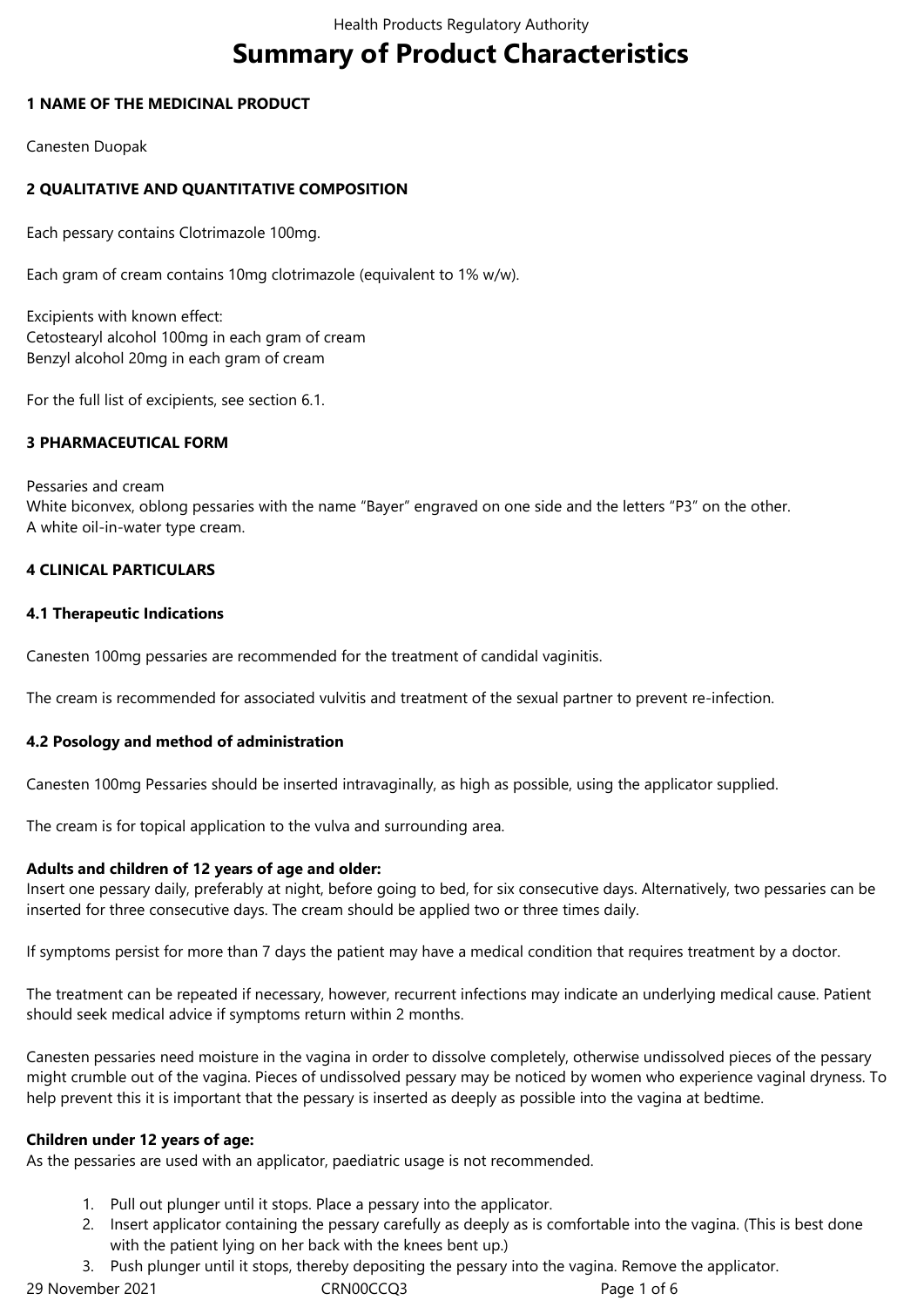### Health Products Regulatory Authority

4. After use, remove plunger completely by pulling it out of the applicator. Then wash it in warm (not boiling) soapy water, rinse and dry carefully.

# **4.3 Contraindications**

Hypersensitivity to the active substance clotrimazole or to any of the excipients listed in section 6.1

### **4.4 Special warnings and precautions for use**

Medical advice should be sought if this is the first time the patient has experienced symptoms of candidal vaginitis.

Before using Canesten 100mg Pessaries, medical advice must be sought if any of the following are applicable:

- More than two infections of candidal vaginitis in the last 6 months.
- Previous history of a sexually transmitted disease or exposure to partner with a sexually transmitted disease.
- Pregnancy or suspected pregnancy.
- Aged under 12 or over 60 years.
- Known hypersensitivity to imidazoles or other vaginal antifungal products.

Canesten 100mg Pessaries should not be used if the patient has any of the following symptoms whereupon medical advice should be sought:

- Irregular vaginal bleeding
- Abnormal vaginal bleeding (vaginal haemorrhage) or a blood-stained discharge.
- Vulval or vaginal ulcers, blisters or sores.
- Lower abdominal pain or dysuria.
- Any adverse events such as redness, irritation or swelling associated with the treatment.
- Fever (temperature of 38°C or above) or chills
- Nausea or vomiting.
- Diarrhoea.
- Foul smelling vaginal discharge.
- Back pain.
- Associated shoulder pain.

Treatment during the menstrual period should not be performed due to the risk of the pessary being washed out by the menstrual flow. The treatment should be finished before the onset of menstruation.

Do not use tampons, intravaginal douches, spermicides or other vaginal products while using this product.

Avoidance of vaginal intercourse is recommended in case of vaginal infection while using this product because your partner could become infected.

When used in pregnancy, the pessary should be inserted without using an applicator (see "Pregnancy").

Avoid contact with eyes and do not swallow.

All possible infected areas should be treated at the same time.

The cream contains cetostearyl alcohol, which may cause local skin reactions (e.g. contact dermatitis). The product also contains benzyl alcohol which may cause allergic reactions and mild local irritation.

### **4.5 Interaction with other medicinal products and other forms of interactions**

Laboratory tests have suggested that, when used together, this product may cause damage to latex contraceptives. Consequently the effectiveness of such contraceptives may be reduced. Patients should be advised to use alternative precautions for at least five days after using this product.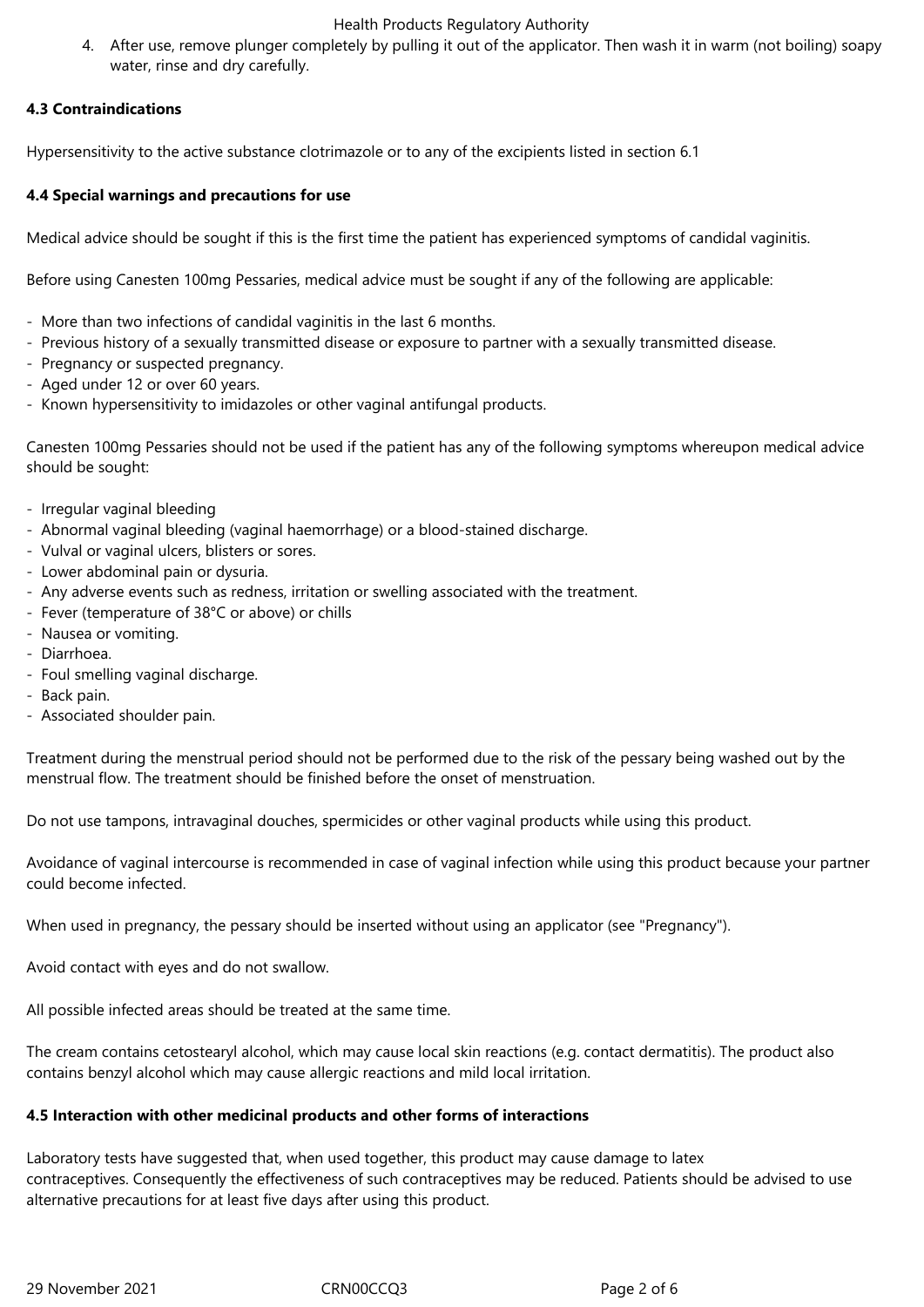tacromilus or sirolimus overdosage, if necessary by determination of the respective plasma levels.

# **4.6 Fertility, pregnancy and lactation**

Pregnancy:

There are limited data available from the use of clotrimazole in pregnant women. Animal studies with clotrimazole have shown reproductive toxicity at high oral doses (see Section 5.3). At the low systemic exposures of clotrimazole following vaginal treatment, harmful effects are considered unlikely. Clotrimazole may be used during pregnancy, but only under the direction of a doctor or midwife.

During pregnancy the treatment should be carried out with clotrimazole vaginal tablets, since these can be inserted without using an applicator.

# Breast-feeding:

There are no data on the excretion of clotrimazole into human milk. However, systemic absorption is minimal after administration and it is unlikely to lead to systemic effects. Clotrimazole may be used during lactation under medical supervision.

# Fertility:

No human studies of the effects of clotrimazole on fertility have been performed, however, animal studies have not demonstrated any effects of the drug on fertility (see Section 5.3).

# **4.7 Effects on ability to drive and use machines**

The medication has no or negligible influence on the ability to drive or use machinery.

# **4.8 Undesirable effects**

Frequency not known. The following adverse reactions have been identified during post-approval use of Clotrimazole. Because these reactions are reported voluntarily from a population of uncertain size, it is not always possible to reliably estimate their frequency.

### **Immune system disorders**

Hypersensitivity, anaphylactic reactions, angioedema Allergic reaction (ME) with symptoms such as dyspnea (PT), hypotension (PT), syncope (PT), and urticaria (ME),

# **Skin and subcutaneous tissue disorders**

Rash

# **Reproductive system and breast disorders**

Vulvovaginal discomfort, vulvovaginal burning sensation, vaginal exfoliation, vulvovaginal pruritus, vulvovaginal pain, vaginal haemorrhage, vaginal discharge, vulvovaginal erythema.

# **Gastrointestinal disorders**

Abdominal pain, nausea

# **General disorders and administration site conditions**

Application site irritation, oedema, pain

# Reporting of suspected adverse reactions

Reporting suspected adverse reactions after authorisation of the medicinal product is important. It allows continued monitoring of the benefit/risk balance of the medicinal product. Healthcare professionals are asked to report any suspected adverse reactions via HPRA Pharmacovigilance, Website: www.hpra.ie.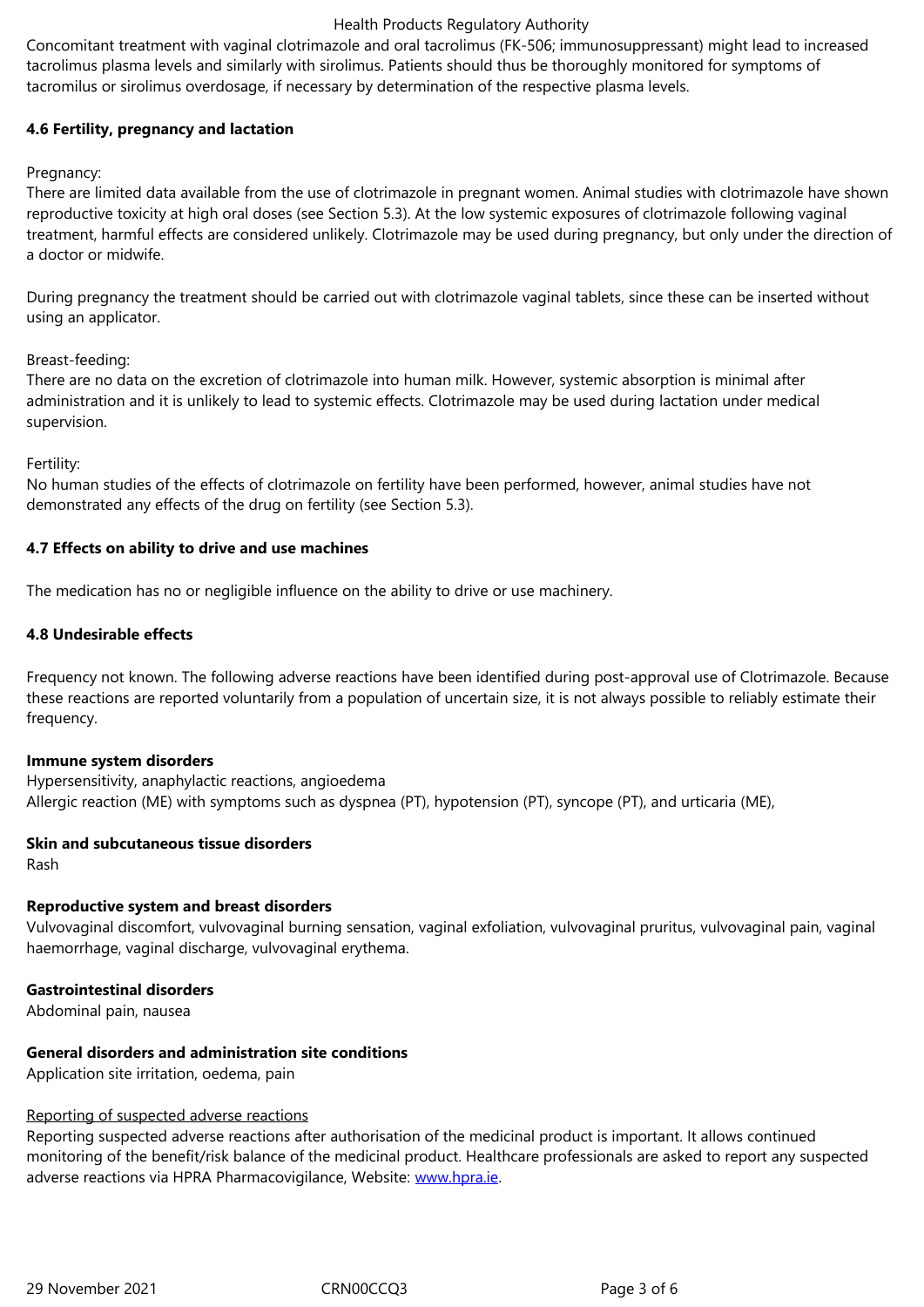In the event of accidental oral ingestion, routine measures such as gastric lavage should be performed only if clinical symptoms of overdose become apparent (e.g. dizziness, nausea or vomiting).

# **5 PHARMACOLOGICAL PROPERTIES**

### **5.1 Pharmacodynamic properties**

Pharmacotherapeutic group: Gynaecological antiinfectives and antiseptics – imidazole derivatives. ATC Code: G01AF02

### Mechanism of Action

Clotrimazole acts against fungi by inhibiting ergosterol synthesis. Inhibition of ergosterol synthesis leads to structural and functional impairment of the cytoplasmic membrane.

Pharmacodynamic Effects

Clotrimazole has a broad antimycotic spectrum of action in vitro and in vivo, which includes dermatophytes, yeasts, moulds, etc.

Under appropriate test conditions, the MIC values for these types of fungi are in the region of less than 0.062–8.0 microgram/ml substrate. The mode of action of clotrimazole is fungistatic or fungicidal depending on the concentration of clotrimazole at the site of infection. *In vitro* activity is limited to proliferating fungal elements; fungal spores are only slightly sensitive.

In addition to its antimycotic action, clotrimazole also acts on gram-positive microorganisms (streptococci/staphylococci/Gardnerella vagiinalis) and gram-negative microorganisms (Bacteroides/). It has no effect on lactobacilli.

*In vitro*, clotrimazole inhibits the multiplication of Corynebacteria and gram-positive cocci – with the exception of enterococci – in concentrations of 0.5–10 microgram/ml substrate.

Primarily resistant variants of sensitive fungal species are very rare; the development of secondary resistance by sensitive fungi has so far only been observed in very isolated cases under therapeutic conditions.

# **5.2 Pharmacokinetic properties**

Pharmacokinetic investigations after vaginal application have shown that only a small amount of clotrimazole (3-10% of the dose) is absorbed. Due to the rapid hepatic metabolism of absorbed clotrimazole into pharmacologically inactive metabolites the resulting peak plasma concentrations of clotrimazole after vaginal applications of a 500mg dose were less than 10 ng/ml, reflecting that clotrimazole applied intravaginally does not lead to measurable systemic effects or side effects.

Pharmacokinetic investigations after dermal application have shown that clotrimazole is practically not absorbed from the intact or inflamed skin into the human blood circulation. The resulting peak serum concentrations of clotrimazole were below the detection limit of 0.001 micrograms/ml, reflecting that clotrimazole applied topically does not lead to measurable systemic effects or side effects.

### **5.3 Preclinical safety data**

Non-clinical data reveal no special hazard for humans based on conventional studies of safety pharmacology, repeated dose toxicity, genotoxicity, carcinogenic potential and toxicity to reproduction and development.

The local and systemic tolerance of clotrimazole in different dosage forms was assessed in intravaginal studies in dogs and monkeys and in subacute dermal studies in rabbits. There was no evidence of treatment-related local or systemic adverse effects in any of these studies.

The oral toxicity of clotrimazole has been well-studied.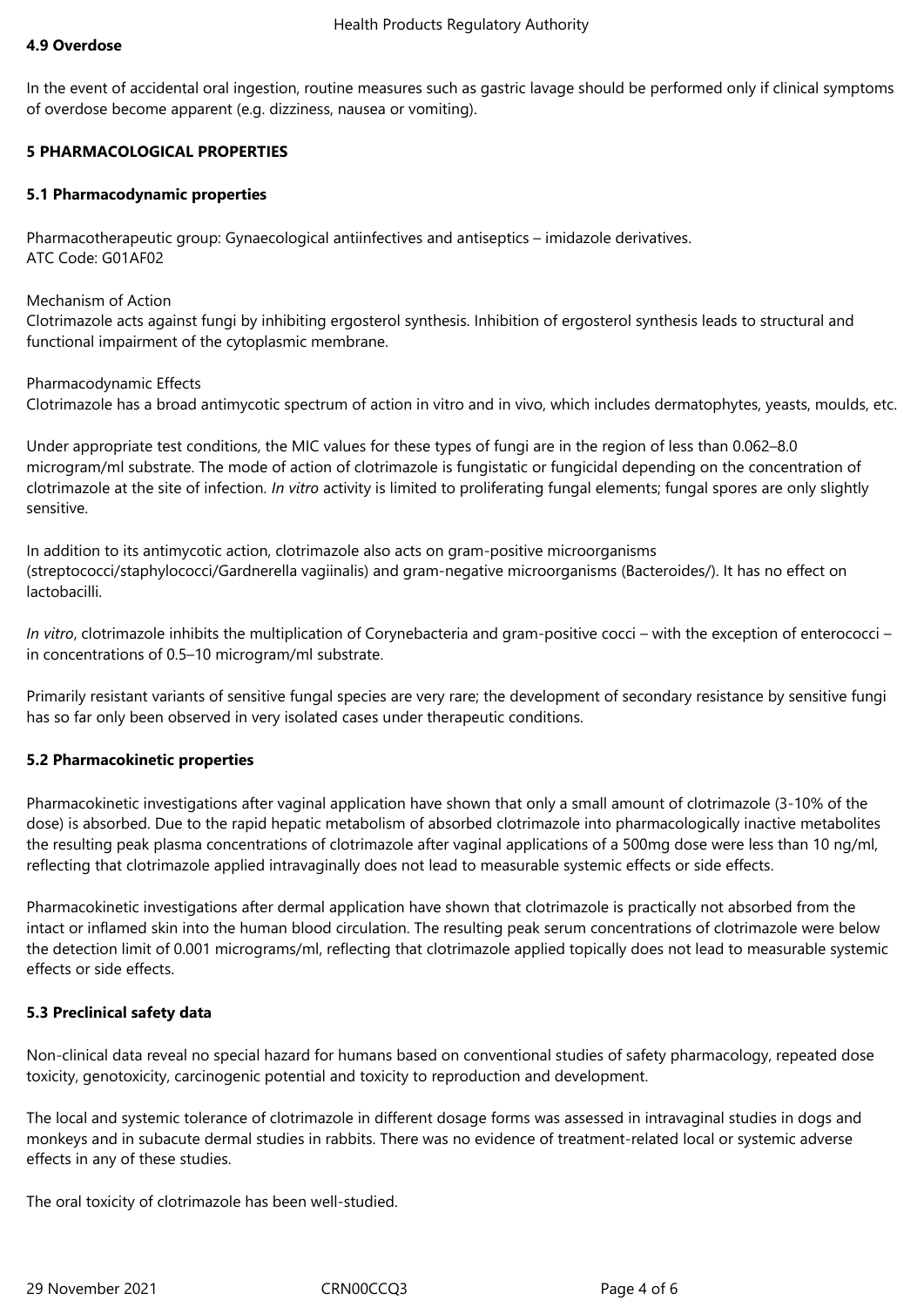#### Health Products Regulatory Authority

Following a single oral administration, clotrimazole was slightly-to-moderately toxic in experimental animals, with LD50 values of 761 to 923 mg/kg bw for mice, 95 to 114 mg/kg bw for newborn rats and 114 to 718 mg/kg bw for adult rats, > 1000 mg/kg bw for rabbits, and > 2000 mg/kg bw for dogs and cats.

In repeated dose oral studies conducted in rats and dogs, the liver was found to be the primary target organ for toxicity. This was evidenced by an increase in serum transaminase activities and the appearance of liver vacuolation and fatty deposits starting at 50 mg/kg in the chronic (78-week) rat study and at 100 mg/kg in the subchronic (13-week) dog study.

Clotrimazole has been extensively studied in in vitro and in vivo mutagenicity assays, and no evidence of mutagenic potential was found. A 78-week oral dosing study of clotrimazole in rats did not show any carcinogenic effect.

In a rat fertility study, groups of FB30 rats received oral doses of clotrimazole up to 50 mg/kg bw, for 10 weeks prior to mating and either throughout a 3-week mating period (for males only) or, for females, until day 13 of gestation or 4-week postpartum. Neonatal survival was reduced in 50 mg/kg bw group. Clotrimazole at doses up to 25 mg/kg bw did not impair the development of the pups. Clotrimazole at all doses did not affect fertility.

No teratogenicity effects were demonstrated in studies in mice, rabbits, and rats, given oral doses of up to 200, 180, and 100 mg/kg, respectively.

A study with 3 lactating rats administered 30 mg/kg clotrimazole intravenously showed that the drug was secreted into milk at levels higher than in plasma by a factor of 10 to 20 at 4 hrs after administration, followed by a decline to a factor of 0.4 by 24 hrs.

Given the limited absorption of clotrimazole after vaginal application (estimated to be 3%-10%), no hazard is expected from the use of vaginal clotrimazole.

# **6 PHARMACEUTICAL PARTICULARS**

# **6.1 List of excipients**

- Pessaries: Calcium Lactate Pentahydrate Maize Starch Crospovidone Colloidal Anhydrous Silica Lactic Acid Lactose Monohydrate Magnesium Stearate Hypromellose Microcrystalline Cellulose
- Cream: Sorbitan stearate Polysorbate 60 Cetyl Palmitate Cetostearyl Alcohol Octyldodecanol Benzyl Alcohol Purified Water

# **6.2 Incompatibilities**

Not applicable.

# **6.3 Shelf life**

3 years.